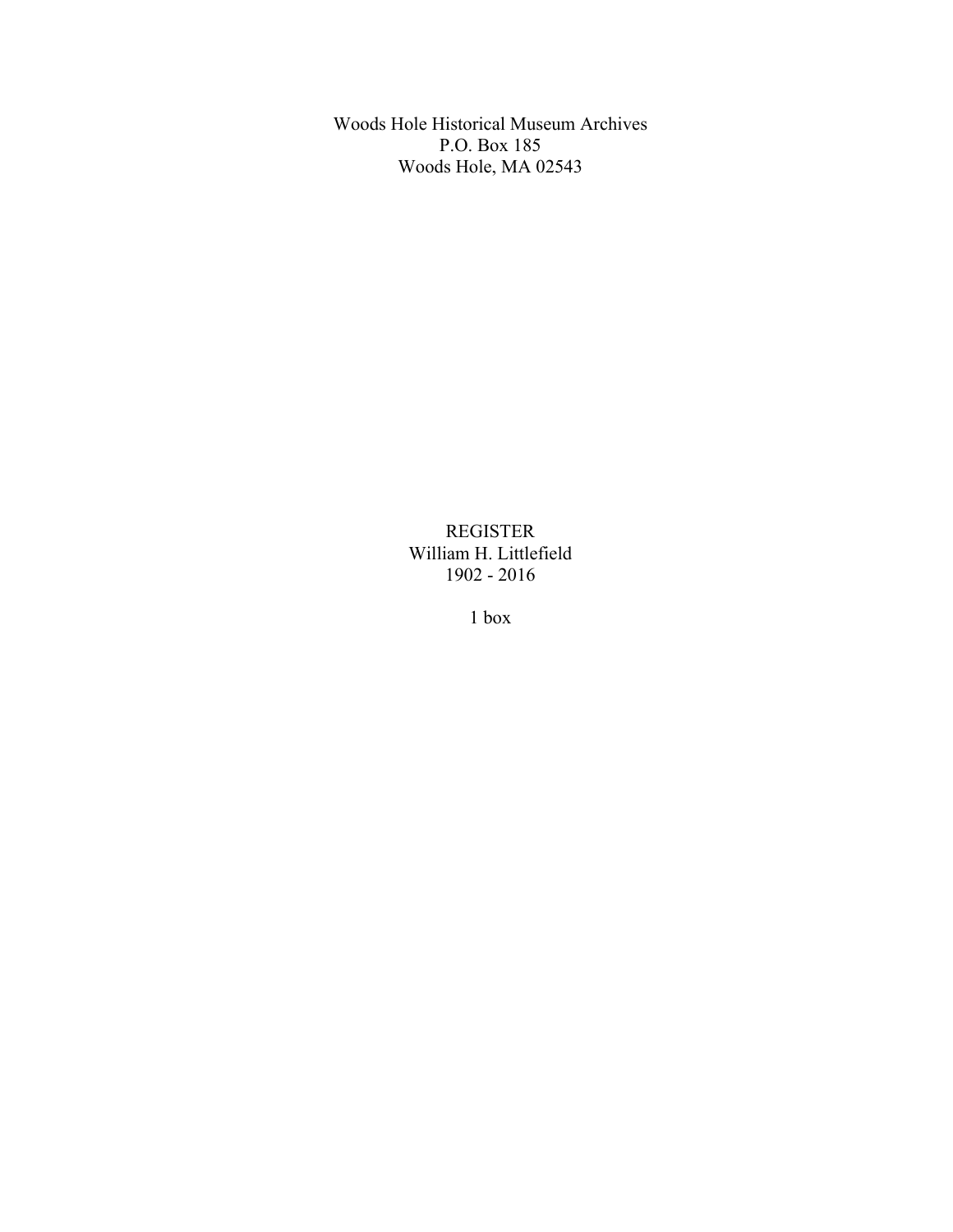# **WILLIAM H. LITTLEFIELD COLLECTION**

## **BIOGRAPHY AND HISTORY**

William Horace Littlefield was born in Roxbury, Massachusetts, in 1902. His father was a doctor and his mother owned the Longwood Riding School Stable in Falmouth on the corner of Gifford Street and Dillingham Avenue. The family also owned a cottage and barn on Depot Avenue, Falmouth. Mrs. Littlefield killed herself 8 months after the death of her husband in 1933.

Littlefield graduated from Harvard College, class of 1924. He then traveled to France and spent 4 years there, wintering Paris and spending summers in the south of France and also traveling to Italy, Spain and North Africa.

During the 1930s until his death in 1969 Littlefield was a well-known member of the art communities of Boston, New York and Cape Cod. His main life was in Falmouth where he lived in the cottage and barn that had been his parents' home on Depot Avenue. The barn became his studio.

He founded the Cape Cod Art Association and hung art for the Falmouth Artists Guild, did murals for the old Lawrence High School in Falmouth and was the art critic for he Falmouth *Enterprise* for a long time.

Littlefield's work began in the style of realism and evolved to Abstract Expressionism. He studied under Hans Hofmann in Provincetown and was a member of "The Club" in New York City – a group of abstractionists. That style encompassed most of his later works. Besides paintings, he worked in many media, producing pen and ink sketches, portraits, nudes, murals, theater sets, collages and frames. His works in both styles were owned by 10 museums, including the Fogg Museum at Harvard, the Museum of Fine Arts Boston and the Museum of Modern Art in New York. Private collectors included Mrs. John D. Rockefeller, Lincoln Kerstein and Mrs. Paul Mellon.

#### **SCOPE**

The Woods Hole Historical Museum up until 2006 owned 14 works of William H. Littlefield. The majority of those were given to the Museum by local resident Thomas G. Ratcliffe who had left his estate to the Woods Hole Public Library in 1981.

A triple venue of exhibits of Littlefield's work was planned for 2006. The three institutions participating in this were the Woods Hole Historical Museum, the Cape Cod Museum of Art and the Provincetown Art Association Museum. The impetus behind these exhibits came from Arthur Hughes, an artist and resident of both New York City and Naushon. Hughes himself and others on Naushon Island own a number of Littlefield works. Arthur gathered material, anecdotes and biographical information for the show as well as working on a monograph on Littlefield. A separate file on the exhibit itself is in the WHHM Exhibits file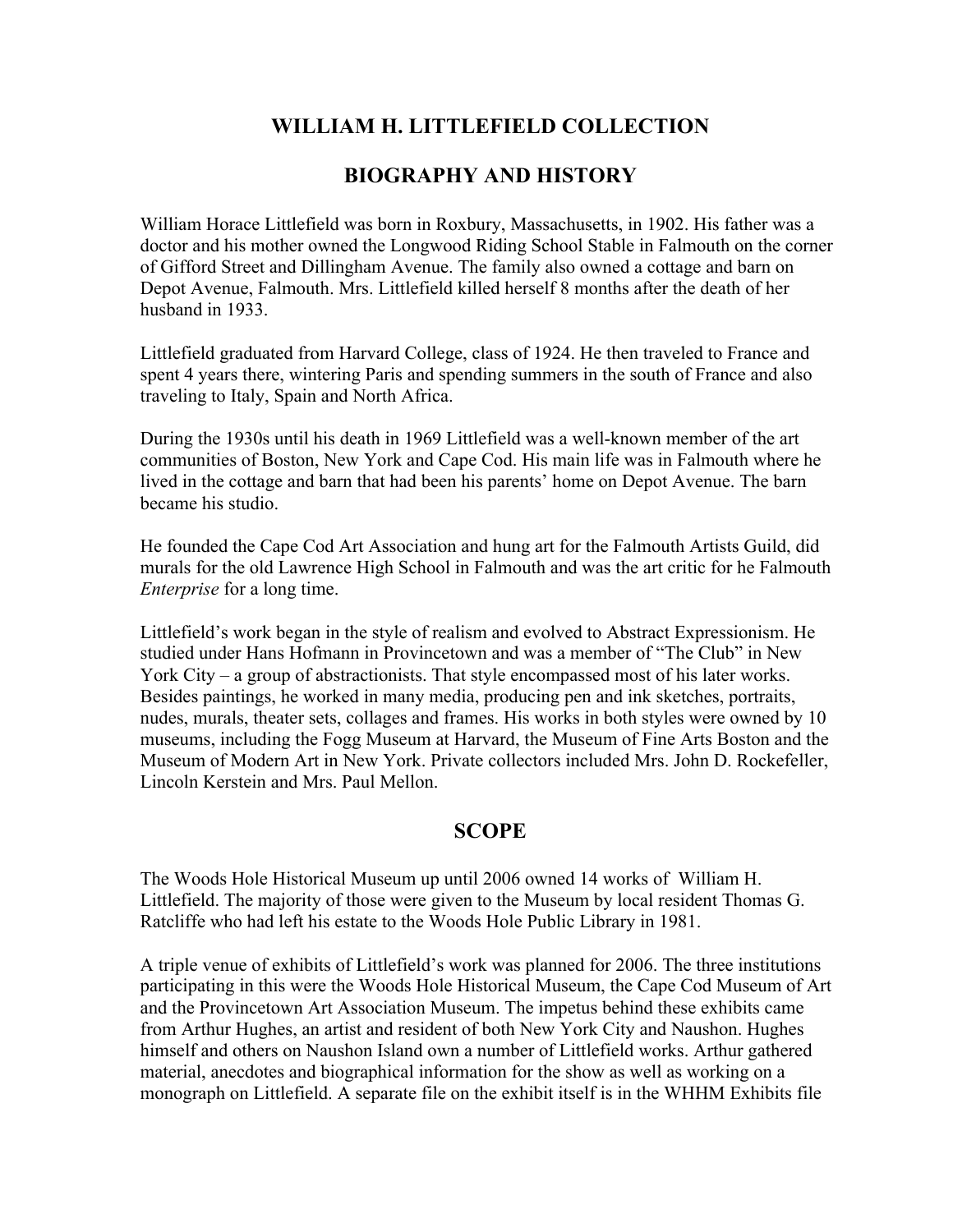collection including texts from James R. Bakker, Curator and former President of the Provincetown Art Association Museum, who was an equal partner in the exhibit planning along with Arthur Hughes.

During the museum's exhibit of the works in the collection (some of which were loaned to the Cape Cod Museum of Art) more works were donated and more have been given to us occasionally since that time. Littlefield was prolific and many local residents bought his works from his studio and an auction after his death in 1969.

#### **SEE ALSO EXHIBIT FILE FOR 2006 (Administrative file cabinets in WHHM Archives).**